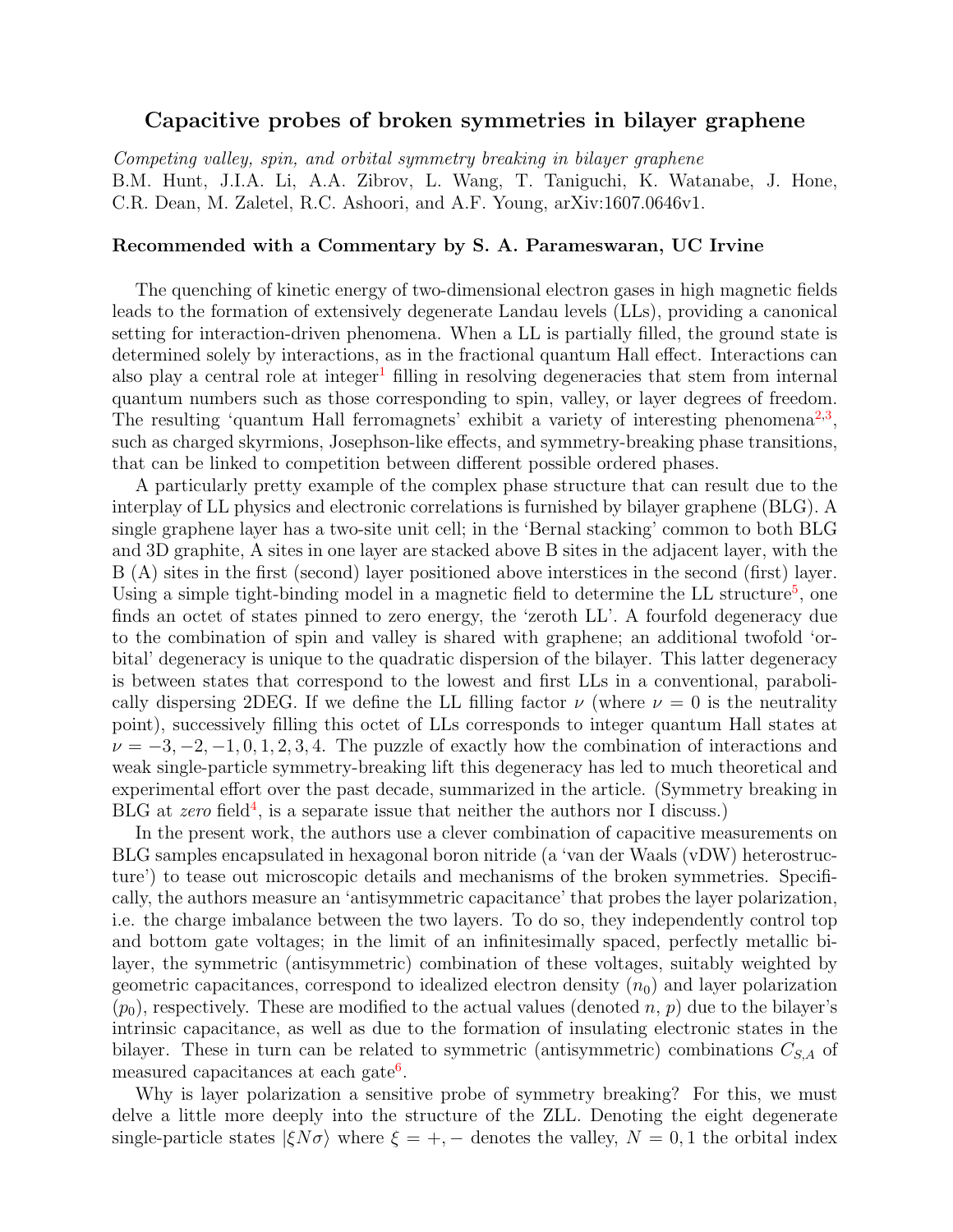and  $\sigma = \uparrow, \downarrow$  the spin, and ignoring the spin structure for the moment, the simplest tightbinding model reveals that the  $+(-)$  valley resides entirely in the top (bottom) layer. At this level of analysis, layer polarization is already a proxy for the valley index. However, the situation is richer: additional corrections show that already at the single-particle level, the  $N = 1$  orbital is only partially layer-polarized, in contrast to the perfect polarization of  $N = 0$ , with the dominant piece still set by the valley index. Therefore, layer polarization can distinguish all four distinct (valley, orbital) combinations.

The antisymmetric capacitance  $(C_A)$  depends on the charging energy across the two atomic layers, and is hence directly related to the layer polarization. As the layers are separated on a scale  $d \approx 3.35$  Å, measuring  $C_A$  is far more challenging than measuring  $C_S$ , which is sensitive only to the total density of states, and is the primary technical advance of the present paper. As the total electron density  $(n_0)$  and the applied layer imbalance  $(p_0)$ are tuned, the authors track the change in both  $C_S$  and  $C_A$ . They use the  $C_S$  measurements (their Fig. 2A) to detect the formation of insulating (QH) states, identifying a total of 16 distinct phase transitions: as insulating states are incompressible they appear as 'gaps' with low capacitance, with a transition appearing as a compressible spike in  $C_S$ . Each such transition corresponds to a change in the nature of the filled LLs, due to the combination of single-particle and correlation effects. The authors then correlate the four valley-orbital combinations  $(|+0\sigma\rangle, |+1\sigma\rangle, |-1\sigma\rangle, |-0\sigma\rangle)$  with distinct layer polarizations to four discrete 'contrast' levels in the  $C_A$  data (red, orange, cyan and blue, respectively), allowing them to determine the valley-orbital state of the sample (their Fig. 2B). Spin is not captured directly by either  $C_S$  or  $C_A$  but is accounted for by the usual Zeeman contributions. Taken together, these data allow the authors to map out the structure of filled LLs at different densities and applied layer imbalances (e.g. their Fig. 2D). By incorporating interaction effects due to exchange energy contributions, and comparing with the observed sequence of LL filling, the authors can also roughly pin down the strength of Coulomb interactions  $V \sim e^2/\epsilon_{\parallel} \ell_B^2$  parametrized by the dielectric constant  $\epsilon_{\parallel} \sim 10-11.4$ , and the charging energy  $U_c = e^2 d/\pi \epsilon_\perp \ell_B^2$  of the bilayer capacitor, with  $\epsilon_\perp \sim 7 - 8$  ( $\ell_B^2$  is the magnetic length).

However, the simple model of single-particle splitting augmented by exchange corrections still leaves some features of the data unexplained. First, there is a particle-hole asymmetry that the authors suggest emerge from  $\nu$ -dependent contributions to  $\epsilon$  due to 'intrinsic screening' by electrons in the bilayer itself, rather than the Boron Nitride layers. Second, the domains of stability of phases observed near  $\nu = 0$  departs significantly from the theoretical model, which the authors relate to known subtleties of the  $\nu = 0$  point, and flag for future work. Third, they observe that several of the transitions exhibit a pronounced slope in the  $n_0 - p_0$  plane, indicating that the energy difference *per particle* for the relevant phases itself is density-dependent, strongly suggesting significant correlation effects. Furthermore, they note that these effects are most pronounced when the straddling phases have  $N = 0, 1$ , which differ strongly in exchange energies rather than layer polarization. Therefore, they argue that this is likely more than a simple charging effect, and may point to a role for partial LL fillings in any explanation.

In my view, the measurements described in the present paper represent both an end and a beginning. They add to and unify the wealth of existing experimental data on bilayer graphene, while providing an elegant validation of a (to my knowledge) novel probe of symmetry breaking. In the near future such measurements will potentially settle various questions on competing orders within the ZLL. Personally, I am more excited about the potential future applications the authors suggest for their technique. These include studying